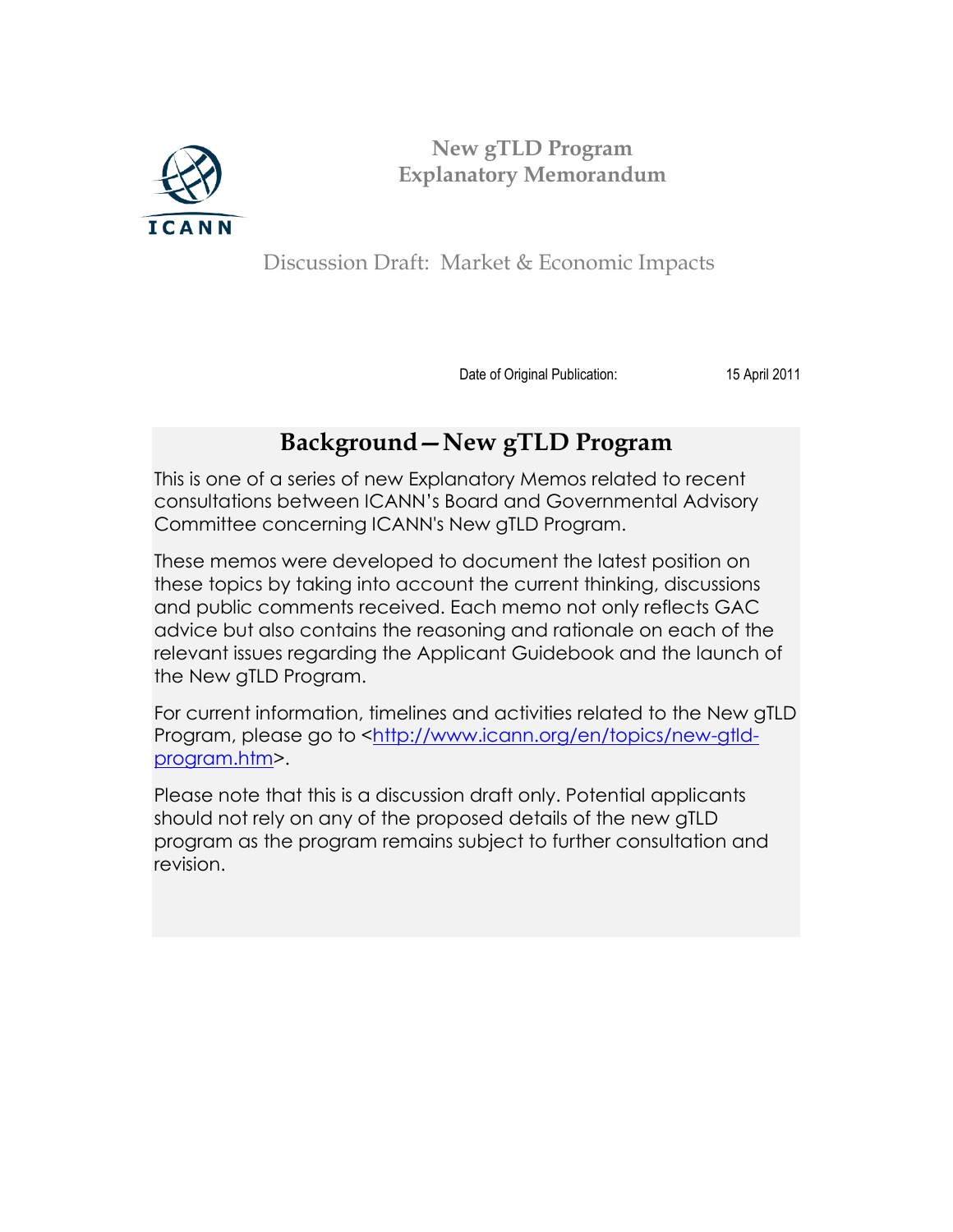### Introduction

### *Current Environment*

Through a formal development process, the ICANN Board approved a GNSO Policy recommendation that additional new gTLDs should be delegated based upon the conclusion, among others, that new gTLDS would bring net benefit to the Internet community. Following that approval, several economic studies were conducted to study: whether new gTLDs would bring net benefit and potential market restrictions (i.e., domain name pricing policy; and vertical separation rules).

None of the studies were able to specifically quantify projected net benefits, stating, among other things, that innovation was difficult or possible to predict, as were the effectiveness of the many cost mitigation tools being implemented along with the program. All studies described benefits; some were more bullish on their liklihood and effect than others. All studies recommended that cost mitigations be put in place such as property rights protections and malicious conduct mitigation measures.

In their Indicative Scorecard, the GAC recommended the following action:

Amend the final Draft Applicant Guidebook to incorporate the following:

- Criteria to facilitate the weighing of the potential costs and benefits to the public in the evaluation and award of new gTLDs.
- A requirement that new gTLD applicants provide information on the expected benefits of the proposed gTLD, as well as information and proposed operating terms to eliminate or minimize costs to registrants and consumers.
- Due diligence or other operating restrictions to ensure that Community-based gTLDs will in fact serve their targeted communities and will not broaden their operations in a manner that makes it more likely for the registries to impose costs on existing domain owners in other TLDs.

During the consultations in Brussels and San Francisco, the GAC indicated that the next weighing of costs and benefits should take place as part of the new gTLD program review as specified in section 9.3 of the Affirmation of Commitments (rather than as a prerequisite to evaluating and delegating gTLD applications).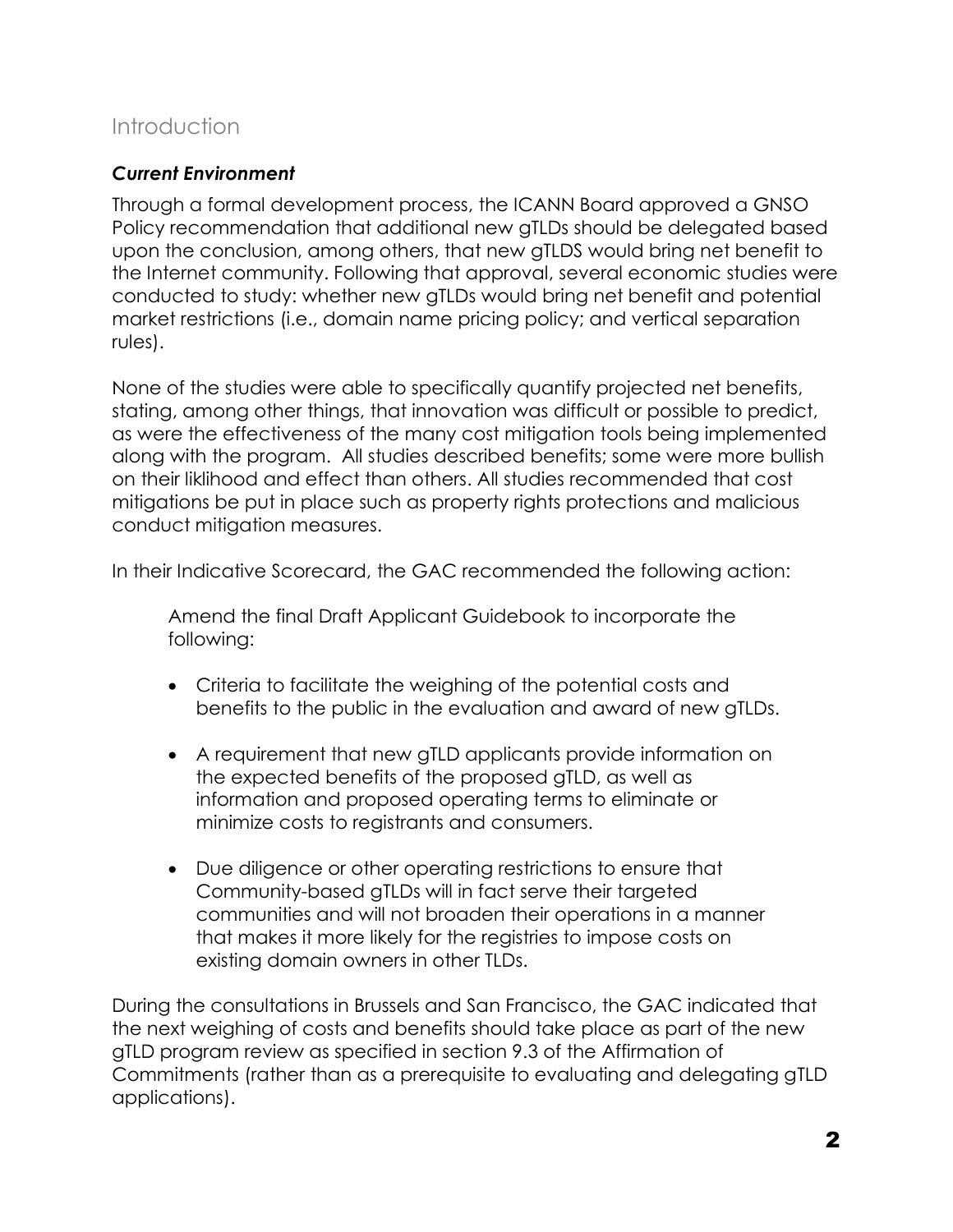#### *Recommendation*

I. The Guidebook will be amended, i.e., the applicant questions will be augmented, to include questions requiring new gTLD applicants to provide information on the expected benefits of the proposed gTLD, as well as information and proposed operating terms to eliminate or minimize costs to registrants and consumers.

ICANN retained economists familiar with these issues to suggest which questions should be asked. Anticipating that a portion of the program review undertaken after the first round will be performed by economists, it was thought that the review would be more effective if the question design was also performed by professionals in the same field.

After some discussion and iteration, questions have been developed and are provided in the annex to this paper. The questions will be public facing, i.e., the answers will be published. The answers will *not* be used to score or otherwise evaluate the applications. (Answers to other questions already in the application will be scored according to the current scheme and also will be used in the study.)

II. It is agreed that operating restrictions be put into place to ensure that Community-based gTLDs will in fact serve their targeted communities and will not broaden their operations in a manner that makes it more likely for the registries to impose costs on existing domain owners in other TLDs.

ICANN Board resolved that the GNSO should be provided a briefing paper and should examine this question (see,

[http://icann.org/en/minutes/resolutions-10dec10-en.htm -](http://icann.org/en/minutes/resolutions-10dec10-en.htm#8) 8). The GNSO was provided that paper, including a proposed model for determining under which circumstances a community TLD registry operator may amend the registration restriction in the registry agreement. The procedure is intended to allow changes to Community TLD restrictions, recognizing that changes will be necessary to best meet community needs. Conditions change and anticipated ways to meet community needs are not always correct. The test within that procedure is intended to ensure that the TLD still meets the needs of the targeted community after the changes are made – or to disallow the change.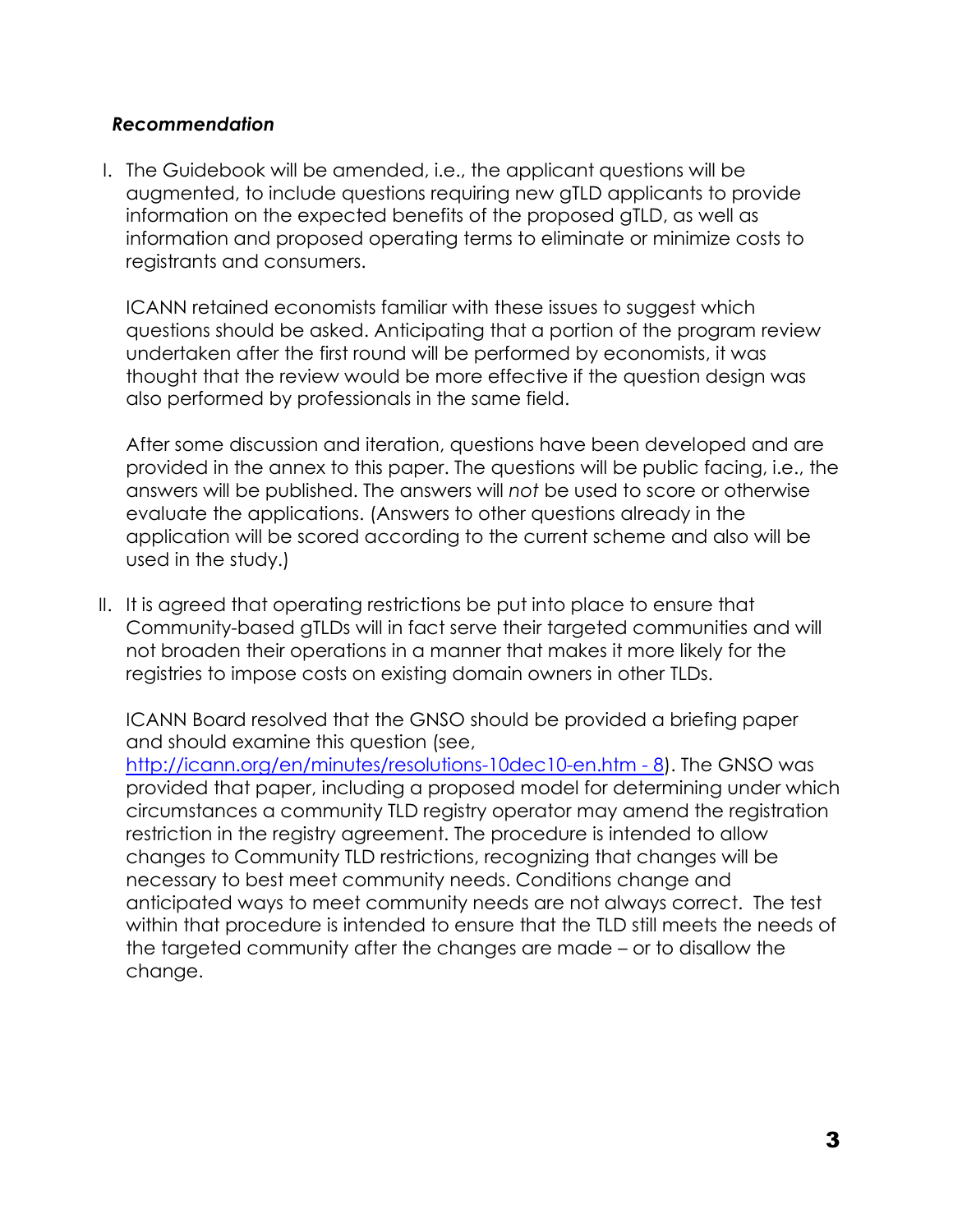#### *Rationale for recommendation*

#### Post-launch economic study

Because it is mostly that economists will conduct the post-launch study, it was decided that economists should also write the questions. The questions will not be scored because openness is encouraged and because the existing scored questions were formed to match the GNSO gTLD allocation policy.

The economists suggested some questions already in the application. They were not repeated in the new section. Questions concerning confidential business plans were avoided.

While it is understood the applicants will not be held to their answers and therefore may exaggerate claims, the questions and answers will be published so that the public will be able to test the applicants' accuracy and thoughtfulness afterward.

#### Ensuring Community-based gTLDs will serve their targeted communities

When considering changes to Community TLDs, the Board Reconsideration Committee stated, "because such a process may impact gTLDs greatly and is a policy issue, the GNSO is the natural starting point for evaluating such a process." (See, [http://www.icann.org/en/committees/reconsideration/bgc](http://www.icann.org/en/committees/reconsideration/bgc-recommendation-09dec10-en.pdf)[recommendation-09dec10-en.pdf.](http://www.icann.org/en/committees/reconsideration/bgc-recommendation-09dec10-en.pdf)) Therefore, the Board resolved that the issue be referred to the GNSO.

Prior to that resolution, considerable work had been done creating a model for achieving that same end. When the Board requested briefing paper was sent to the GNSO, a proposed model for evaluating change was included. It can, if the GNSO so chooses, to serve as a starting point for that discussion.

The published model can also serve as a notice to potential Community TLD applicants of the future pre-requisites for changes. The Board might decide to include the proposed model in the Guidebook, pending GNSO deliberation and decision.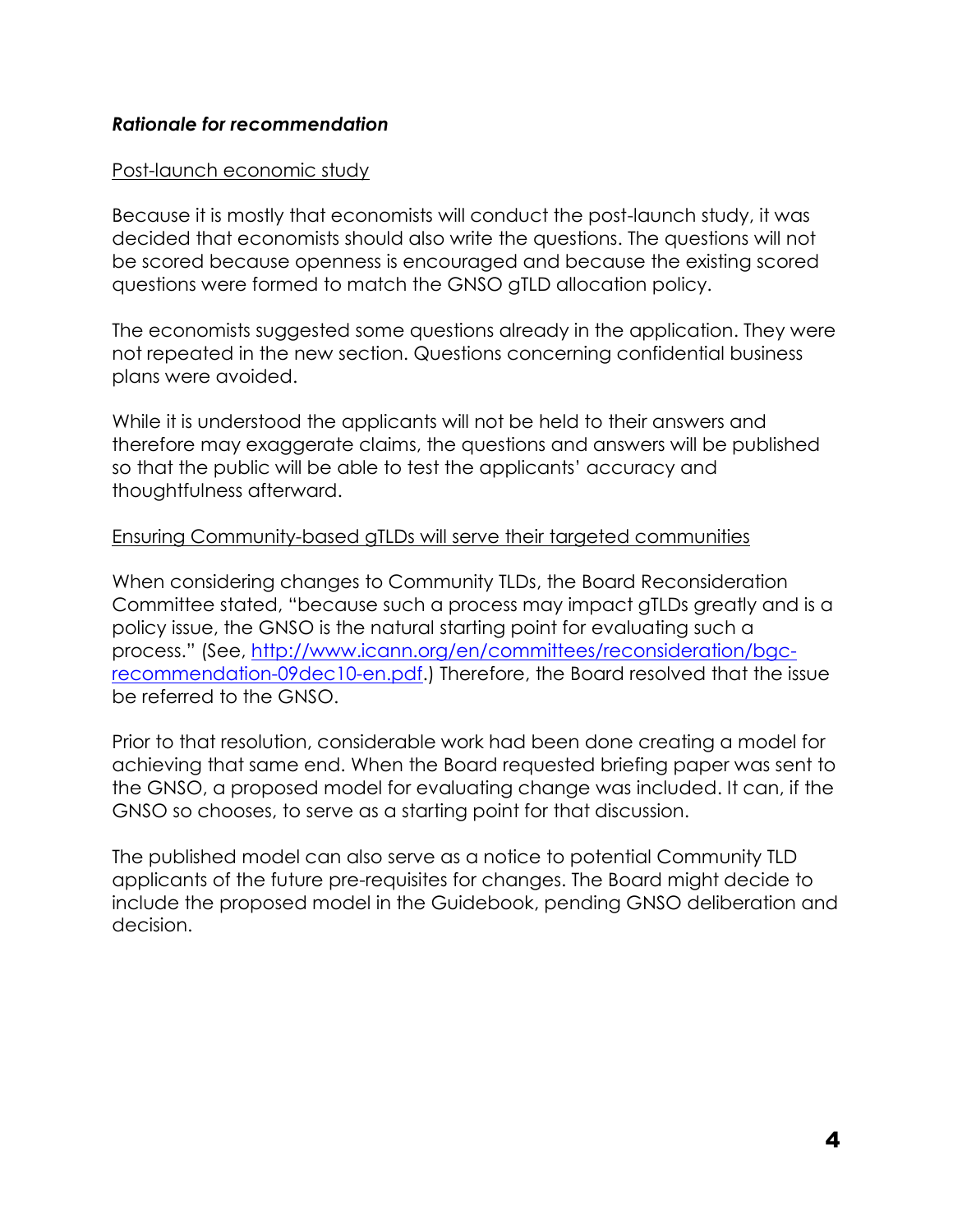#### **ANNEX – ICANN APPLICATION QUESTIONS**

Note: The information gathered in response to these questions is intended to inform the review of the New gTLD Program, from the perspective of assessing the relative costs and benefits achieved in the expanded gTLD space.

The New gTLD Program will be reviewed, as specified in section 9.3 of the Affirmation of Commitments, after new gTLDs have been in operation for one year. This will include consideration of the extent to which the introduction or expansion of gTLDs has promoted competition, consumer trust and consumer choice, as well as effectiveness of (a) the application and evaluation process, and (b) safeguards put in place to mitigate issues involved in the introduction or expansion.

The information gathered in this section will be one source of input to help inform this review. This information is not used as part of the evaluation or scoring, except to the extent that the information may overlap with questions or evaluation areas that are scored.

#### **Expected Benefits of the Proposed gTLD**

- 1. How do you expect that your proposed gTLD will benefit registrants, Internet users, and others?
	- a. What is the goal of your proposed gTLD in terms of areas of specialty, service levels, or reputation?
	- b. What do you anticipate your proposed gTLD will add to the current space, in terms of competition, differentiation, or innovation?
	- c. Provide a complete description of the applicant's intended registration policies in support of these goals.
	- d. What goals does your proposed gTLD have in terms of user experience?
	- e. Will your proposed gTLD impose any measures for protecting the privacy or confidential information of registrants or users? If so, please describe any such measures.
	- f. Please describe if outreach and communications will help to achieve your projected benefits? If so, please describe how.